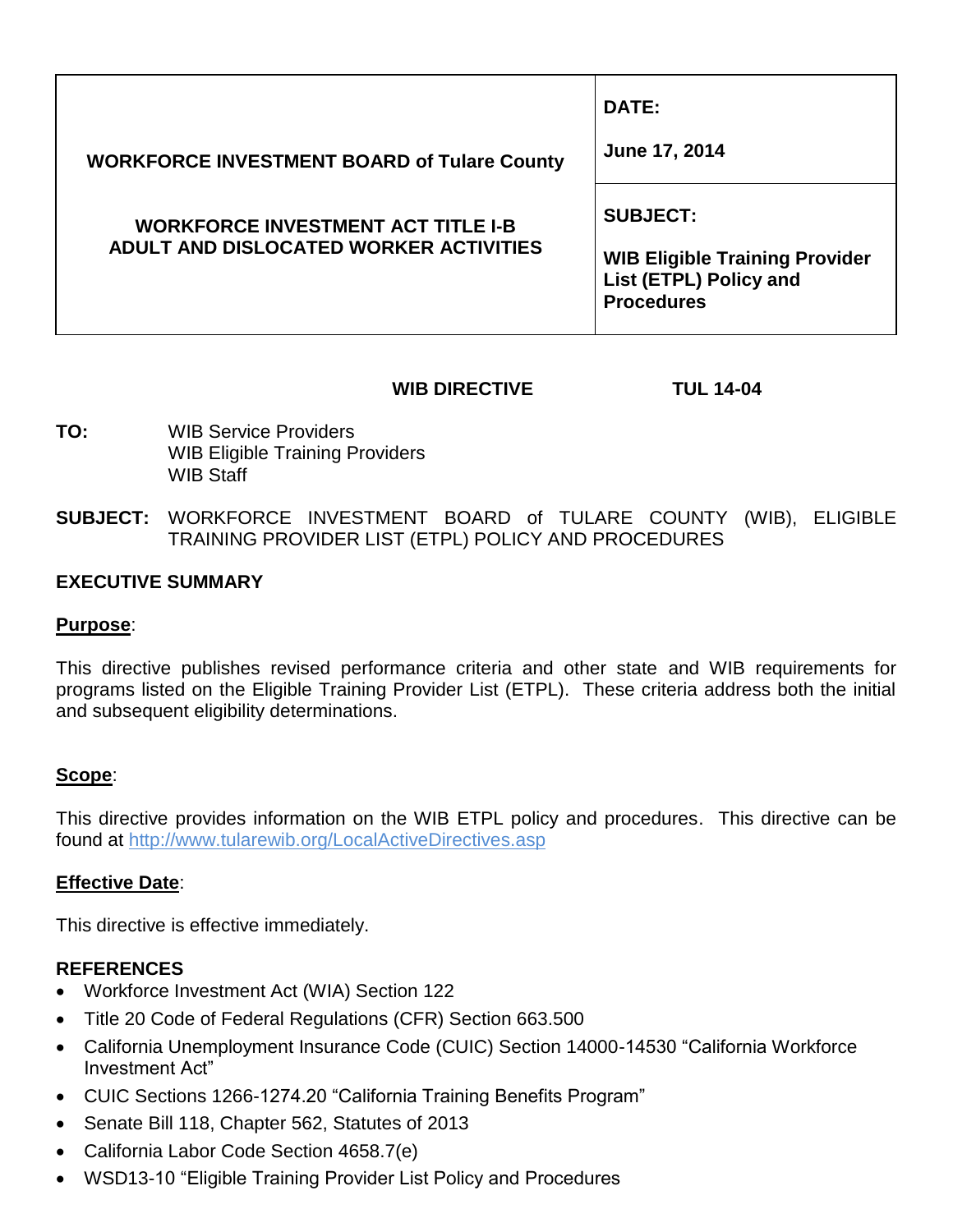- California Private Postsecondary Education Act of 2009
- Workforce Services Directive (WSD) WSD 13-13 "Contracts with Higher Education or Eligible Training Providers"
- WIA Directive ()WIAD) WIAD04-4 "Recovery of WIA Tuition and Training Refunds"
- Workforce Services Information Notice (WSIN) WSIN 12-64 "Private Postsecondary Educational Entities Must Register with the Bureau of Private Postsecondary Education (BPPE)"
- WSIN 13-23 "Early Implementation of the California Workforce Services Network (CWSN) Phase 1B, Eligible Training Provider List Module"

# **LOCAL IMPOSED REQUIREMENTS**

This directive contains local and State imposed requirements.

## **FILING INSTRUCTIONS**

This Directive supersedes Directive TCWIBD-06-15. Retain this directive until further notice.

## **BACKGROUND**

Section 122 of the WIA requires states to establish a list of providers who are eligible to receive WIA funds for training services provided to adults and dislocated workers and establish two separate procedures for the ETPL: initial eligibility and subsequent eligibility. The California Workforce Investment Board (State Board) has revised the existing policy and procedures governing the operation of the ETPL, by incorporating performance criteria to more clearly identify quality training programs and the desired outcomes for WIA clients enrolled in these program. This criteria will be used to fully implement the initial and subsequent eligibility policies required in WIA Section 122 (c) (5), Title 20 of the CFR Section 663.530 and the California Unemployment Insurance Code (CUIC). These policies and procedures contain state requirements that private postsecondary education providers receive Approval to Operate from the Bureau of Private Postsecondary Education (BPPE) prior to being listed on the ETPL. This approval ensures the provider satisfies the BPPE statutes and enables the provider to enroll WIA eligible students, as the spending of public resources, state or federal, is considered a form of student financial assistance.

The information contained in this establishes WIB procedures for soliciting and approving applications from interested training providers and forwarding information on locally-approved providers and their programs to the State for approval and inclusion on the ETPL.

## **POLICY AND PROCEDURES**

With the exception of certain types of customized, cohort and on-the-job training programs listed on the ETPL are eligible to receive WIA funds to provide training services to adults and dislocated workers. In order to be listed on the ETPL, training providers must submit an application, through the CalJOBS website to the WIB to offer training programs. All new and existing training providers are required to register their institution and programs in CalJOBS.

Prior to approving private postsecondary training providers to list programs on the ETPL, WIB shall ensure the provider has received an "Approval to Operate" from the BPPE. This information can be obtained on the BPPE website under the Directory of Approved Institutions. Additionally, each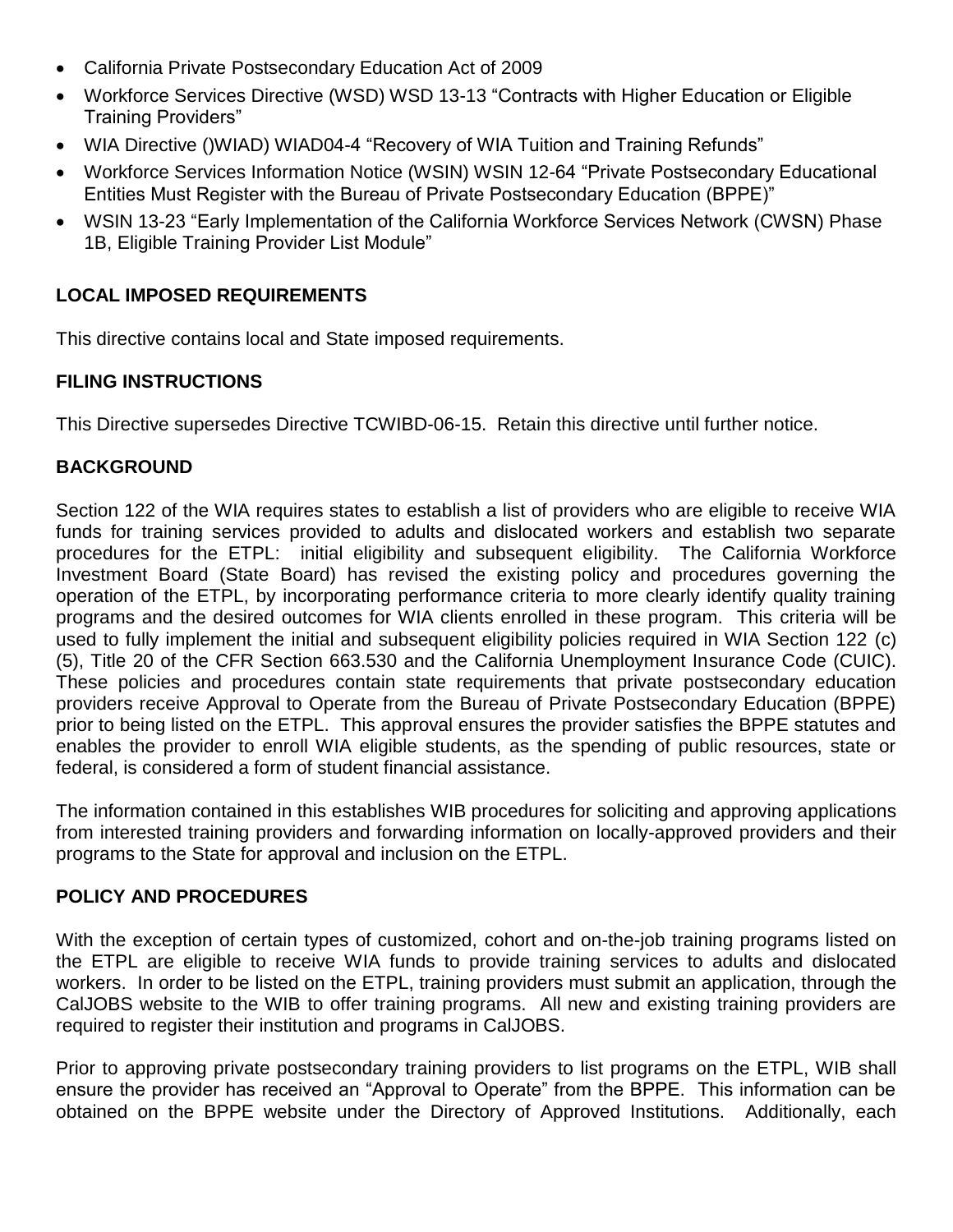program to be approved must meet the minimum performance standard outlined in the Policies and Procedures Handbook (see attachment).

These procedures contain detailed information on initial and subsequent eligibility requirements and the roles and responsibilities of the WIB and the Employment Development Department (EDD) in maintaining the integrity ETPL and the quality of the training programs offered on it. It is important to note that initial and subsequent eligibility is based on the performance outcomes achieved by the entire cohort of students in that program. All providers are required to submit information on performance outcomes to determine eligibility for listing and to facilitate informed customer choice.

The [Provider Services Guide](http://www.edd.ca.gov/Jobs_and_Training/Pubs/Wsin13-23att.pdf) provides detailed instructions and definitions to assist WIB and training providers in entering programs into the new CalJOBS ETPL Module. The new CalJOBS system includes data entry screens and is the mandatory method to be used by training providers and WIB for transmitting this data to the State. The EDD will accept applications for the ETPL from WIB on any working day of the year. Approved applications will appear on the list within 30 days of their submission by the WIB to the State. Providers will be able to make changes to their program information in the new system and transmit the updates to the local boards for review. The ETPL will be updated daily to incorporate changes that do not require verification; all other changes will be included within 30 days of their submission to the EDD.

The WIB have access to an updated statewide ETPL via the CalJOBS website on each working day of the year (excluding minimal periods required for system maintenance). The ETPL is available at [www.caljobs.ca.gov](http://www.caljobs.ca.gov/) "Job Seeker", under "Education Services" from the CalJOBS home page.

An annual report on the implementation and outcomes of this policy will be prepared by EDD and State staff and submitted to the State Board for their review.

## **DENIAL, DELISTING AND APPEALS POLICY AND PROCEDURES**

- A. Denial of Listing and Delisting of Programs/Providers
	- 1. Reasons for Initial Denial
		- a. If the application from a provider is not complete or not submitted within required timeframes.
		- b. If the applicant fails to meet the minimum criteria for initial listing specified in this procedure (refer to Section V. A. and B.).
		- c. If the applicant intentionally supplied inaccurate information.
		- d. If the provider has substantially violated any WIA requirement(s).
	- 2. Reasons for Delisting
		- a. The private postsecondary provider approved by BPPE has not complied with the BPPE Annual Performance Reporting requirement. Title 5 California Code of Regulations Division 7.5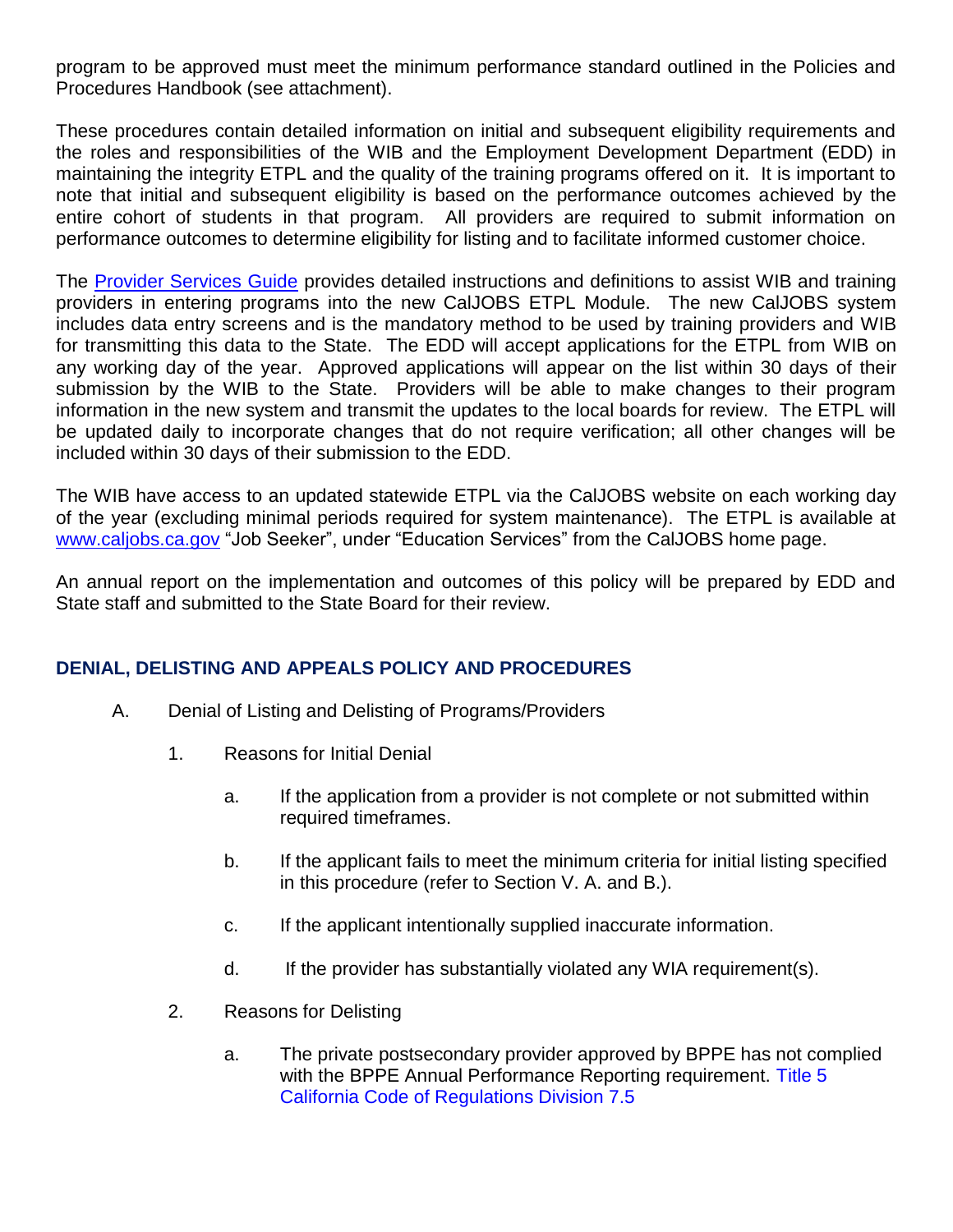- b. A WIA participant has not enrolled in the training program during the previous three (3) Program Years (July 1 through June 30). The WIB determination to retain a provider eligible for delisting under this criteria will be given priority over this provision.
- c. The school has lost its accreditation from WASC.
- d. The provider has not achieved the minimum performance criteria for subsequent eligibility for the program(s) listed on the ETPL.
- B. Notice to Provider of Denial or Delisting from the ETPL
	- 1. If the WIB denies a provider's application for listing on the ETPL, the WIB must, within 30 days of receipt of the application, inform the provider in writing and include the reason(s) for the denial and complete information on the appeal process.
	- 2. If EDD denies a provider's program listing on the ETPL, EDD must within 30 days of receipt of the nomination from the WIB, inform the WIB that the nominated program was denied and the reason(s) for the denial. The WIB must inform the provider in writing and include the reason(s) for the denial and complete information on the appeal process.
- C. Penalties
	- 1. If the EDD, in consultation with the WIB, determines that a provider intentionally supplied inaccurate information, the EDD or the WIB working with EDD shall terminate the eligibility of the provider; remove them from the ETPL; and deny their eligibility to receive any funds under WIA Section 133(b) for at least two (2) years.
	- 2. If it is determined that an eligible provider substantially violates any WIA requirement(s), the EDD or the WIB working with the EDD shall terminate the eligibility of the provider to receive any funds for a period of time under WIA Section 122(f) for at least two (2) years, for or take other such action as deemed appropriate
- D. Appeals to WIB
	- 1. The WIB's written appeal process includes the following provisions
		- a. A provider wishing to appeal a decision by the WIB must submit an appeal to the WIB within 30 days of the issuance of the denial notice. The appeal must be in writing and include a statement of the desire to appeal; specification of the program in question; the reason(s) for the appeal (i.e. grounds); and the signature of the appropriate provider official.
		- b. The WIB will have an informal meeting between the WIB staff and the provider looking to appeal. The purpose of this meeting is to forestall the appeal process if there is an easy solution to the dispute.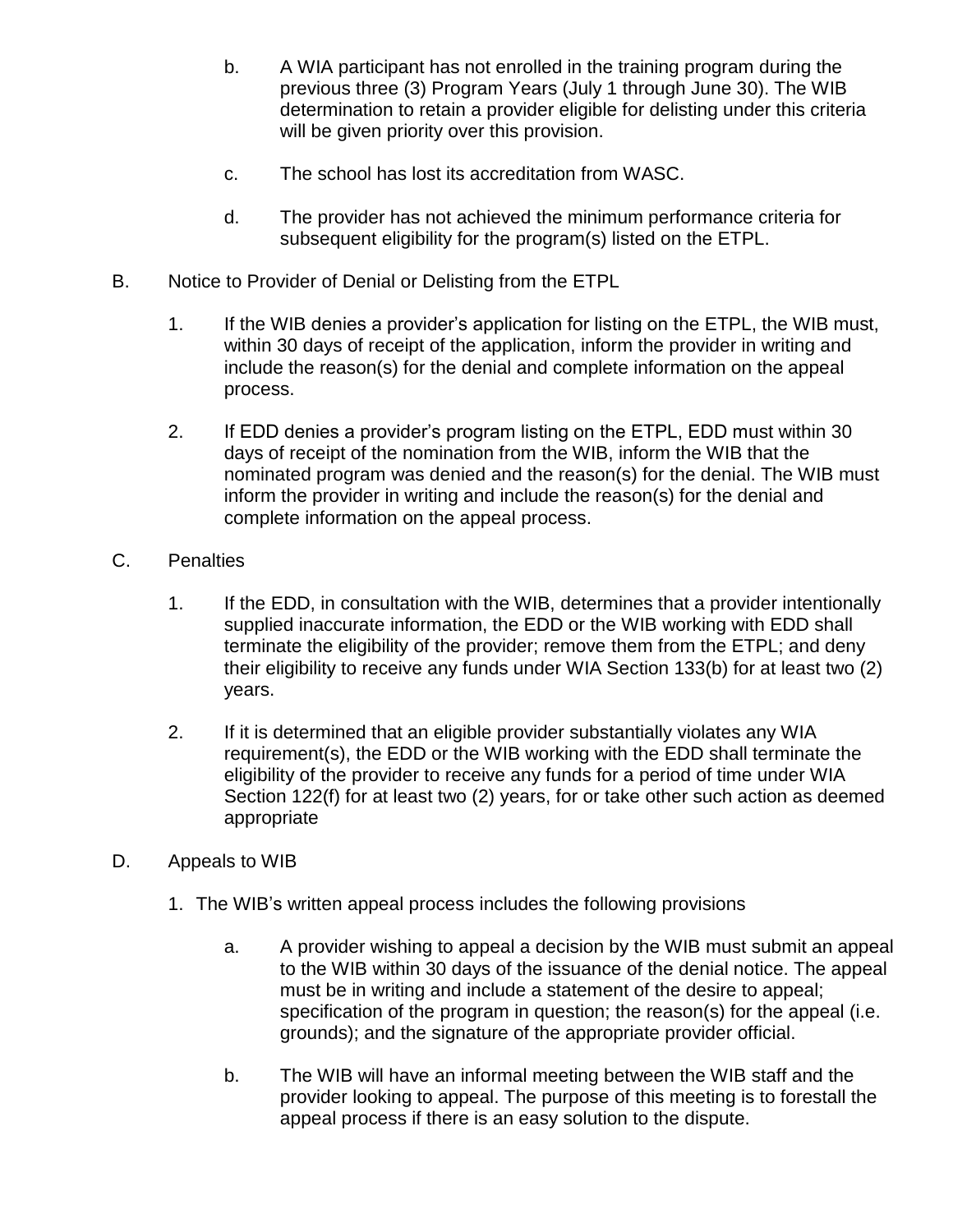- c. The WIB will give an opportunity for providers who appeal to have a hearing. The hearing officer shall be an impartial person. The hearing officer shall provide written notice to the concerned parties of the date, time, and place of the hearing at least ten (10) calendar days before the scheduled hearing. Both parties shall have the opportunity to present oral and written testimony under oath; to call and question witnesses; to request documents relevant to the proceedings; and to have legal representation.
- d. The WIB must notify providers of its final decision within 60 days of receipt of the appeal. This period includes a hearing if requested by the provider.
- E. Appeals to EDD
	- 1. A provider may appeal to the EDD if it has exhausted the appeal process of the WIB and is dissatisfied with the WIB's final decision.
	- 2. A provider wishing to appeal to the EDD must submit a written appeal within 30 days from either the issuance of a denial notice or the provider's notification of the WIB's final decision on an appeal. The request for appeal must include a statement of the desire to appeal; specification of the program in question; the reason(s) for the appeal (i.e. grounds); and the signature of the appropriate provider official. A provider appeal should be addressed to:

ETPL APPEAL Workforce Services Division, MIC 50 P.O. Box 826880 Sacramento, CA 94280-0001

- 3. The EDD will promptly notify the appropriate the WIB when EDD receives a request for appeal and when a final decision has been rendered.
- 4. The EDD will administratively review an appeal, make a preliminary decision, and notify the provider. The EDD can either uphold or reverse the appealed decision, or EDD can refer the appeal to the California Unemployment Insurance Appeals Board (CUIAB). The EDD will also refer an appeal to the CUIAB if the provider requests a hearing in writing within 15 days of the issuance of the EDD's preliminary decision. The CUIAB will schedule a hearing with an administrative law judge whose decision will be issued within 60 days of the appeal being referred to the CUIAB or within 30 days of the closing of the record.
- 5. The administrative law judge shall provide written notice to the concerned parties of the date, time, and place of the hearing at least ten (10) calendar days before the scheduled hearing. Both parties shall have the opportunity to present oral and written testimony under oath; to call and question witnesses; to present oral and written arguments; to request documents relevant to the proceedings; and to have legal representation. The decision of the CUIAB administrative law judge is the final administrative decision.